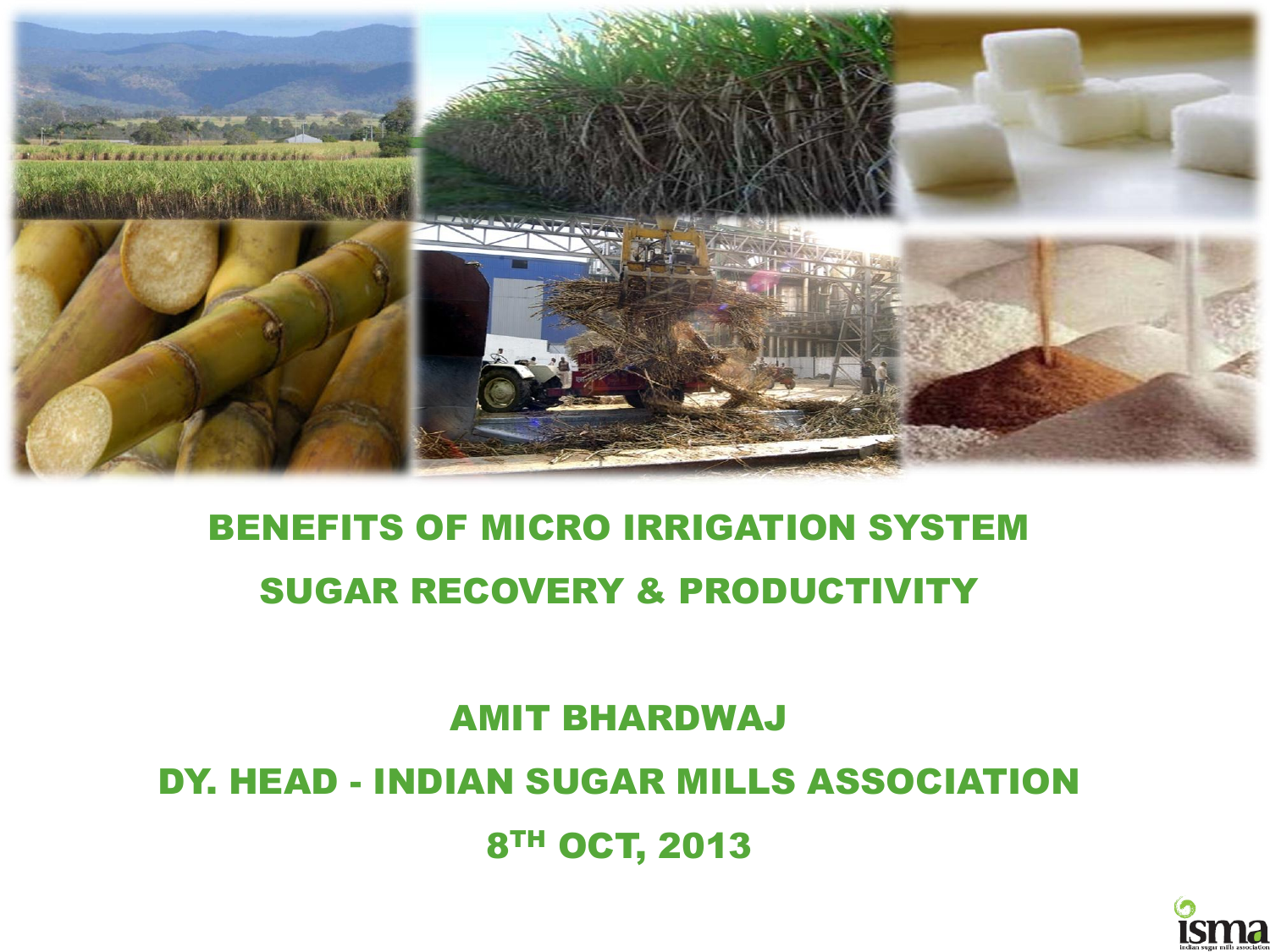### **Flow of Presentation……**

- PART I
	- <sup>o</sup> Water requirement for sugarcane production & sugar manufacturing
	- <sup>o</sup> Effect of monsoon on Sugarcane acreage / productivity / recovery

- $\bullet$  PART II
	- o How to cope with the water situation in sugarcane?

- $\bullet$  PART III
	- <sup>o</sup> Drivers / Challenges / Benefits of Micro-Irrigation in sugarcane

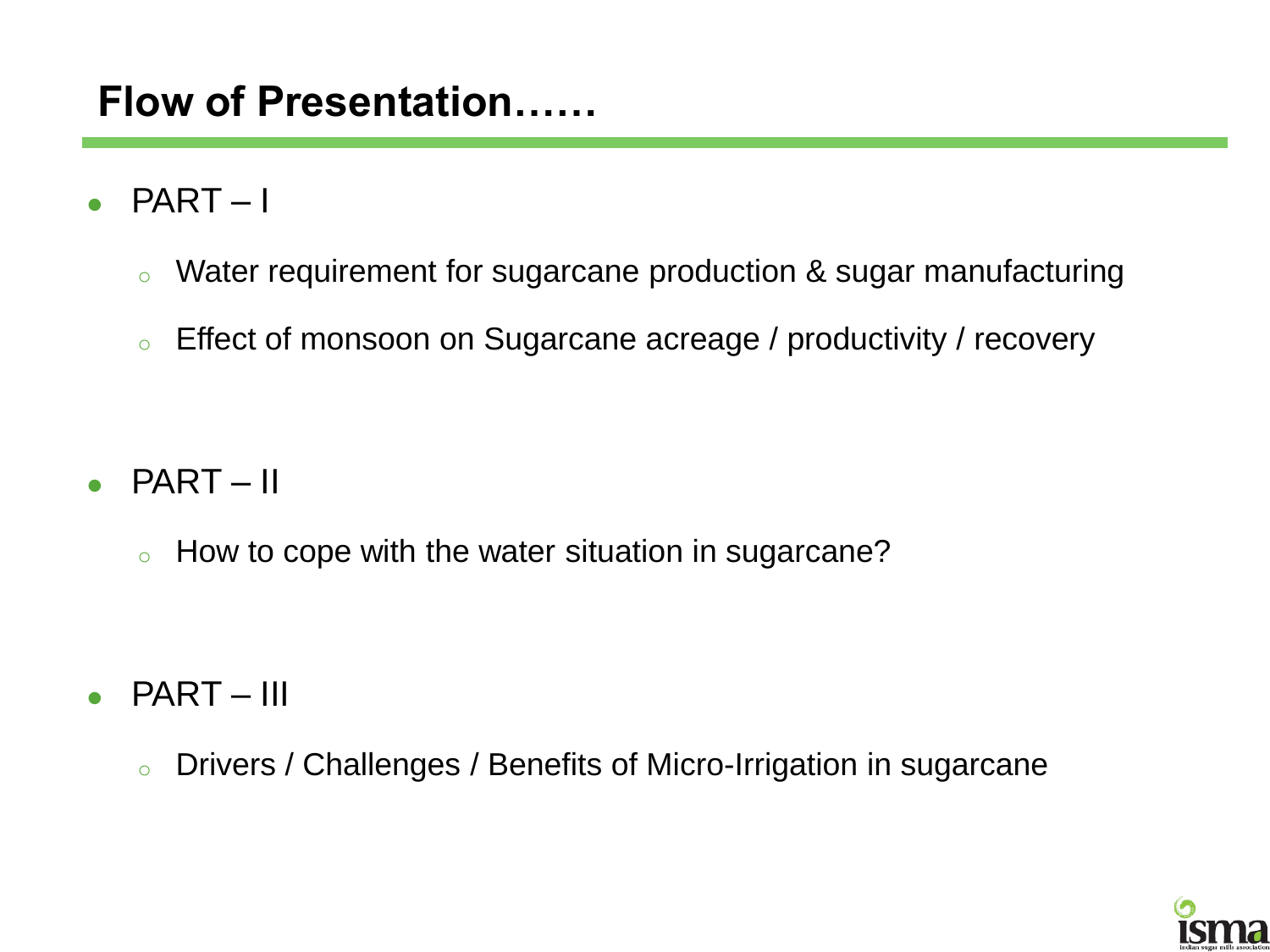

### **PART - I Water requirement for sugarcane production**

- Water requirement for sugarcane production & sugar manufacturing
- Water requirement at critical sugarcane stages
- Water requirement through rain & irrigation

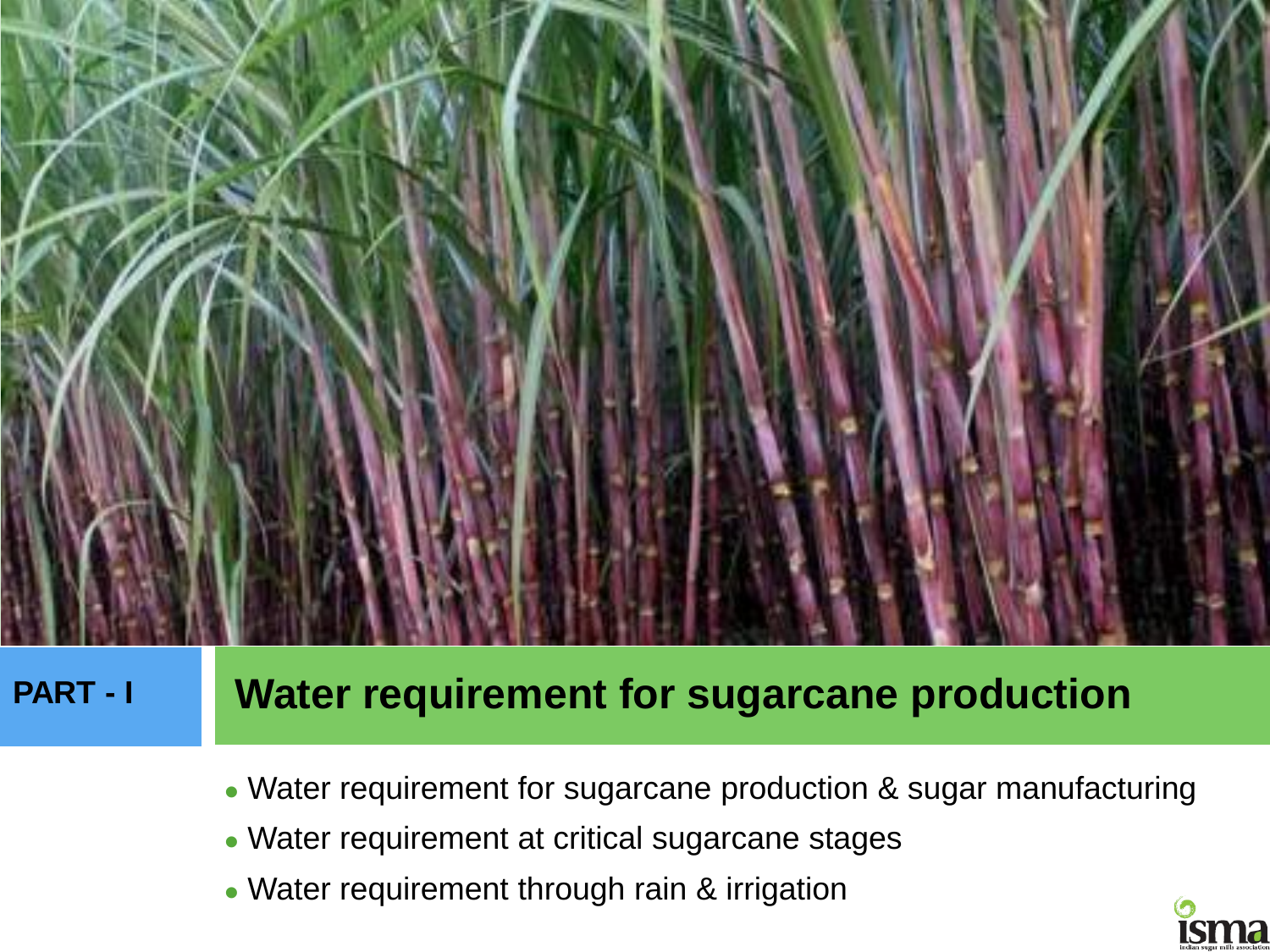### **Water requirement for sugarcane & sugar**

- Water requirement for Agriculture irrigation is about 688-700 BCM/yr & growing ~ 1.5% CAGR *(\*BCM- billion cubic metre)*
- Total water requirement for sugarcane is 80-100 BCM/yr & growing at  $\sim$ 1.2% CAGR
- Sugarcane requires 1500-2000mm/yr to produce 100 ton millable cane *(i.e. 150 -200 lac lt/annual/ hac in full season)*
	- <sup>o</sup> Plant crop 88 kg water/kg of cane & 884 kg water/kg of sugar
	- Ratoon crop -118 kg water/kg of cane & 1157 kg water/kg of sugar





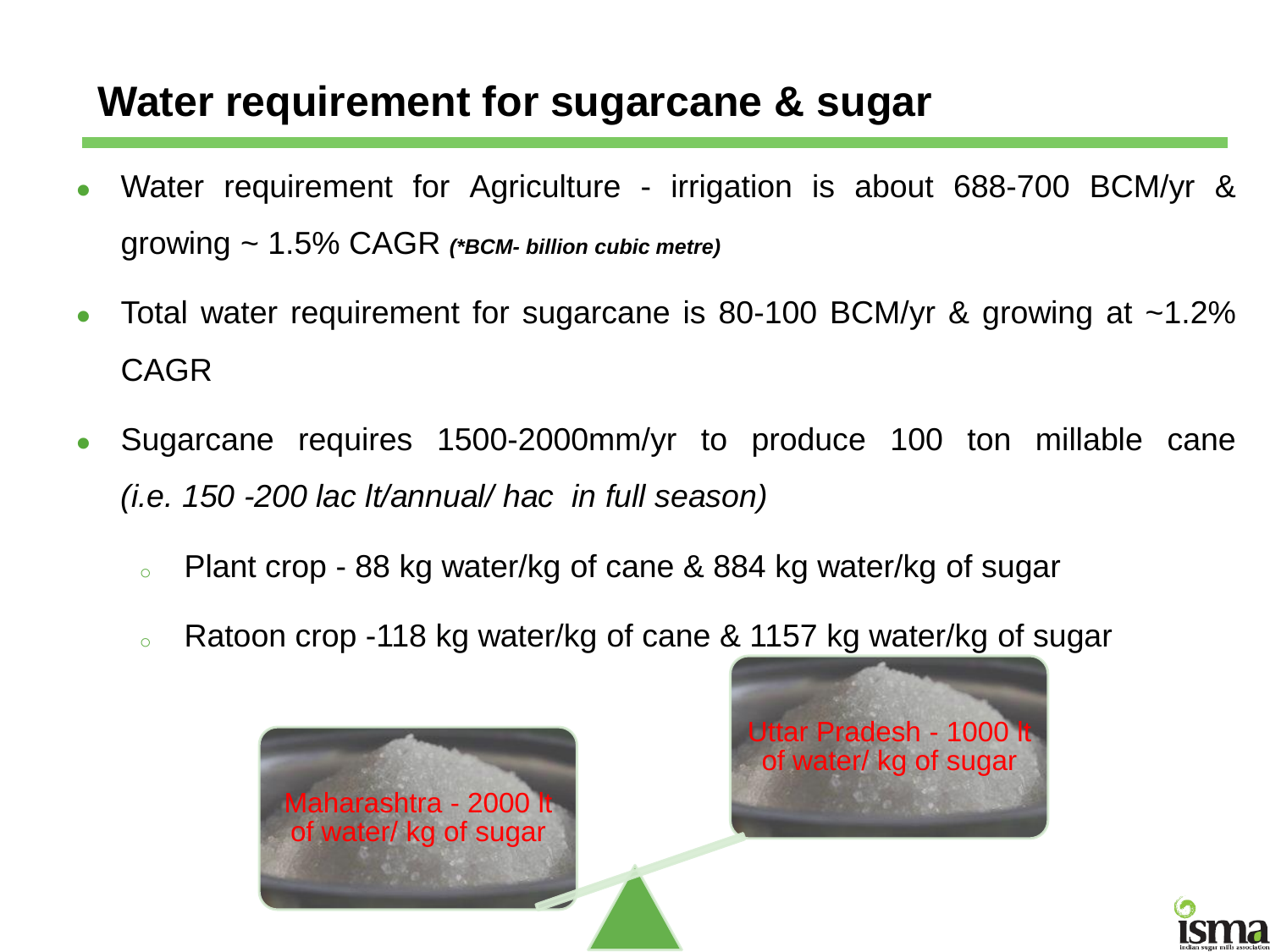### **Water requirement at critical sugarcane stages….**

| <b>Growth phase</b> | <b>Water requirement</b> |                   |  |
|---------------------|--------------------------|-------------------|--|
|                     | <b>Subtropical %</b>     | <b>Tropical %</b> |  |
| <b>Germination</b>  | 17                       | 12                |  |
| <b>Tillering</b>    | 24                       | 22                |  |
| <b>Grand Growth</b> | 37                       | 40                |  |
| <b>Maturity</b>     | 22                       | 26                |  |

 Crop faces drought conditions in tillering stage (during summer months) and waterlogging in grand growth period ( during monsoon)



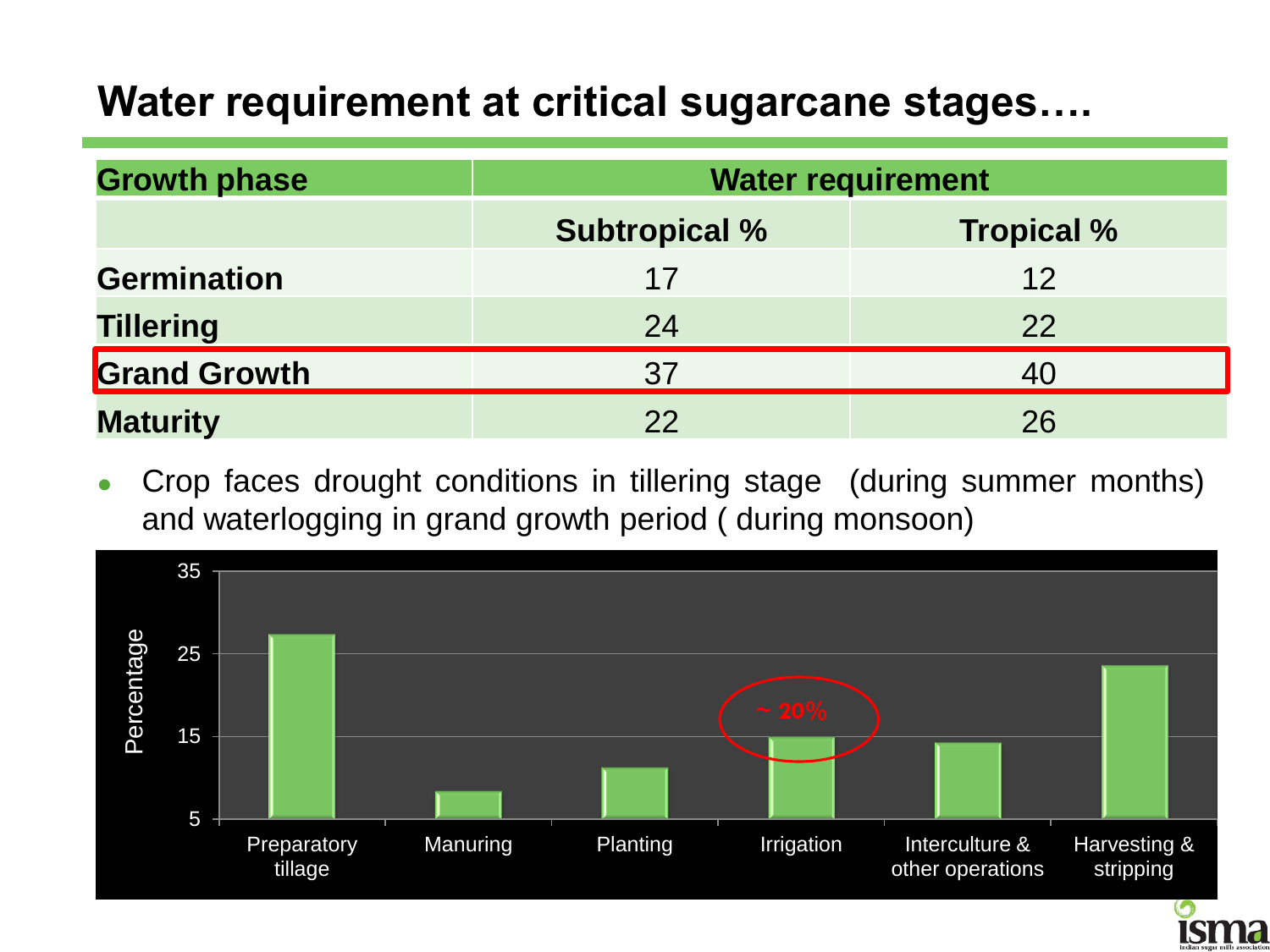### **Water Requirement through rain & irrigation**

 In last three decades, irrigation coverage on sugarcane has been increased from 80% to 93% ……

| <b>State</b>      | <b>Total water</b><br>requirement<br>$(ha-mm)$ | <b>Rain water</b><br>consumed (%) | <b>Water requirement</b><br>through irrigation (%) | <b>Crop duration</b><br>(months) |
|-------------------|------------------------------------------------|-----------------------------------|----------------------------------------------------|----------------------------------|
| <b>UP/North</b>   | 1400-1600                                      | 45                                | 55                                                 | $9 - 10$                         |
| Maharashtra       | 2500-3500                                      | 20                                | 80                                                 | $12 - 16$                        |
| <b>Tamil Nadu</b> | 1850-2150                                      | 30                                | 70                                                 | $10 - 12$                        |
| <b>Karnataka</b>  | 2000-2200                                      | 30                                | 70                                                 | $12 - 14$                        |

- >60% ground water irrigation done through deep well pumping
- Adsali crop in Maharashtra requires maximum water of about 3500 ha-mm

| <b>State</b>         | <b>Season</b> | <b>Planting</b> | <b>Crop duration</b><br>(months) |
|----------------------|---------------|-----------------|----------------------------------|
| <b>Maharashtra</b>   | Adsali        | July - Aug      | $16 - 18$                        |
|                      | Pre-seasonal  | Oct - Nov       | $14 - 15$                        |
|                      | Suru          | Nov - Jan       | $13 - 14$                        |
| <b>Uttar Pradesh</b> | Autumn        | Oct             | 12                               |
|                      | Spring        | Feb - Mar       | 10                               |

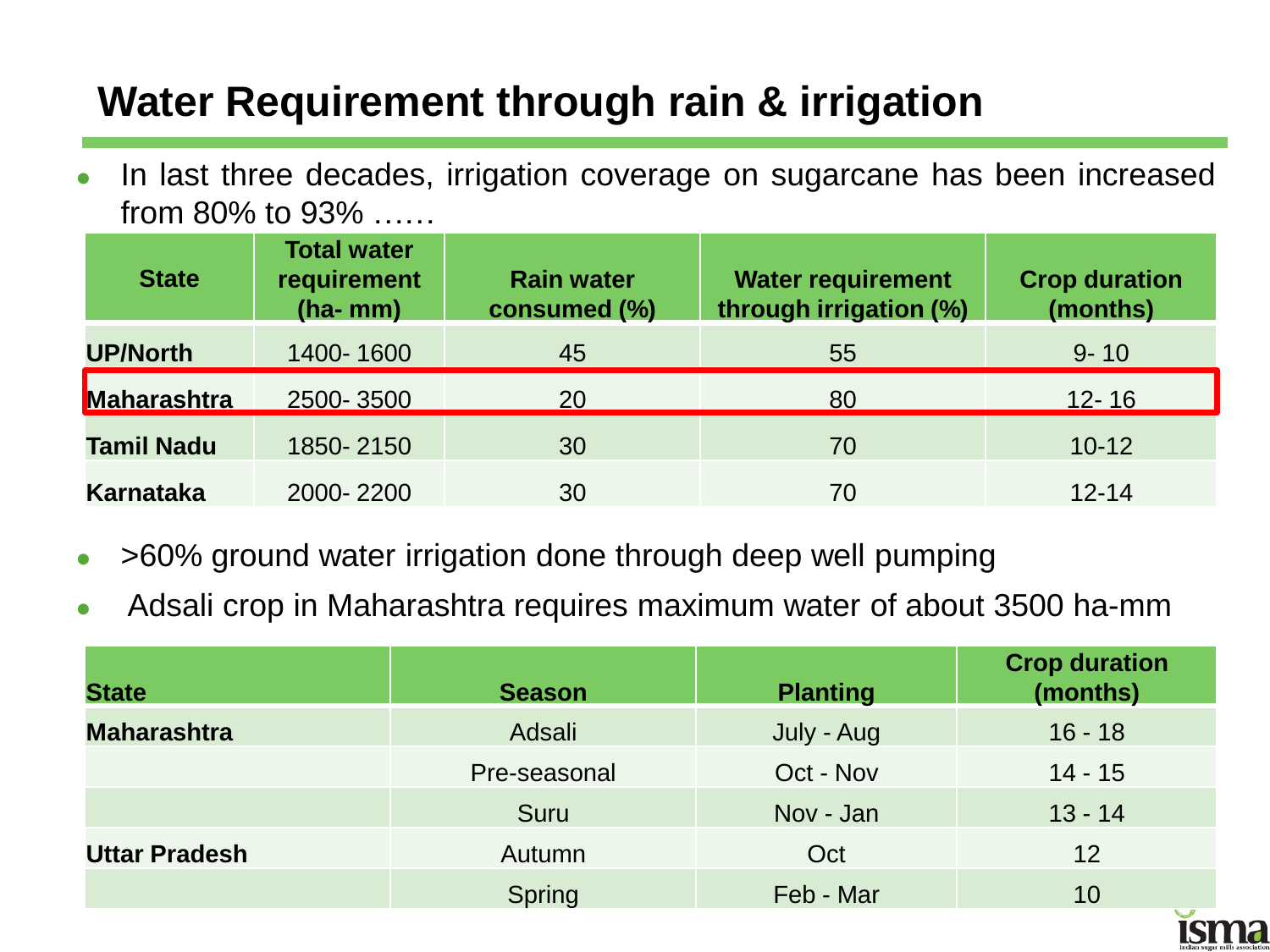

### **PART – I…. Effect of monsoon on acreage**

- Southwest monsoon with sugarcane acreage & yield
- Maharashtra & UP Rainfall & Cane acreage
- Is sugarcane a water guzzler?

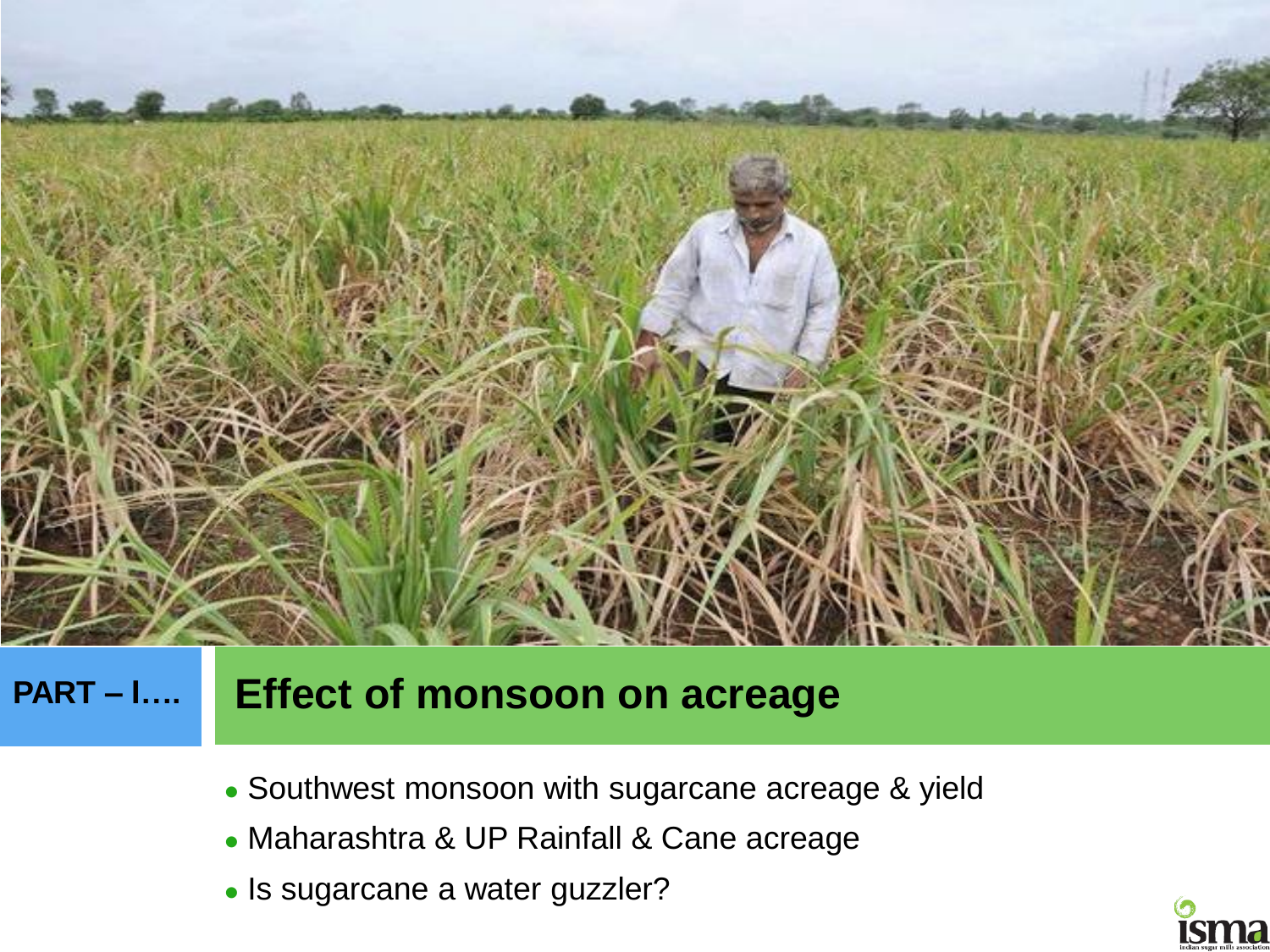### **Southwest monsoon with sugarcane acreage**





Yield ( ton/ hac)

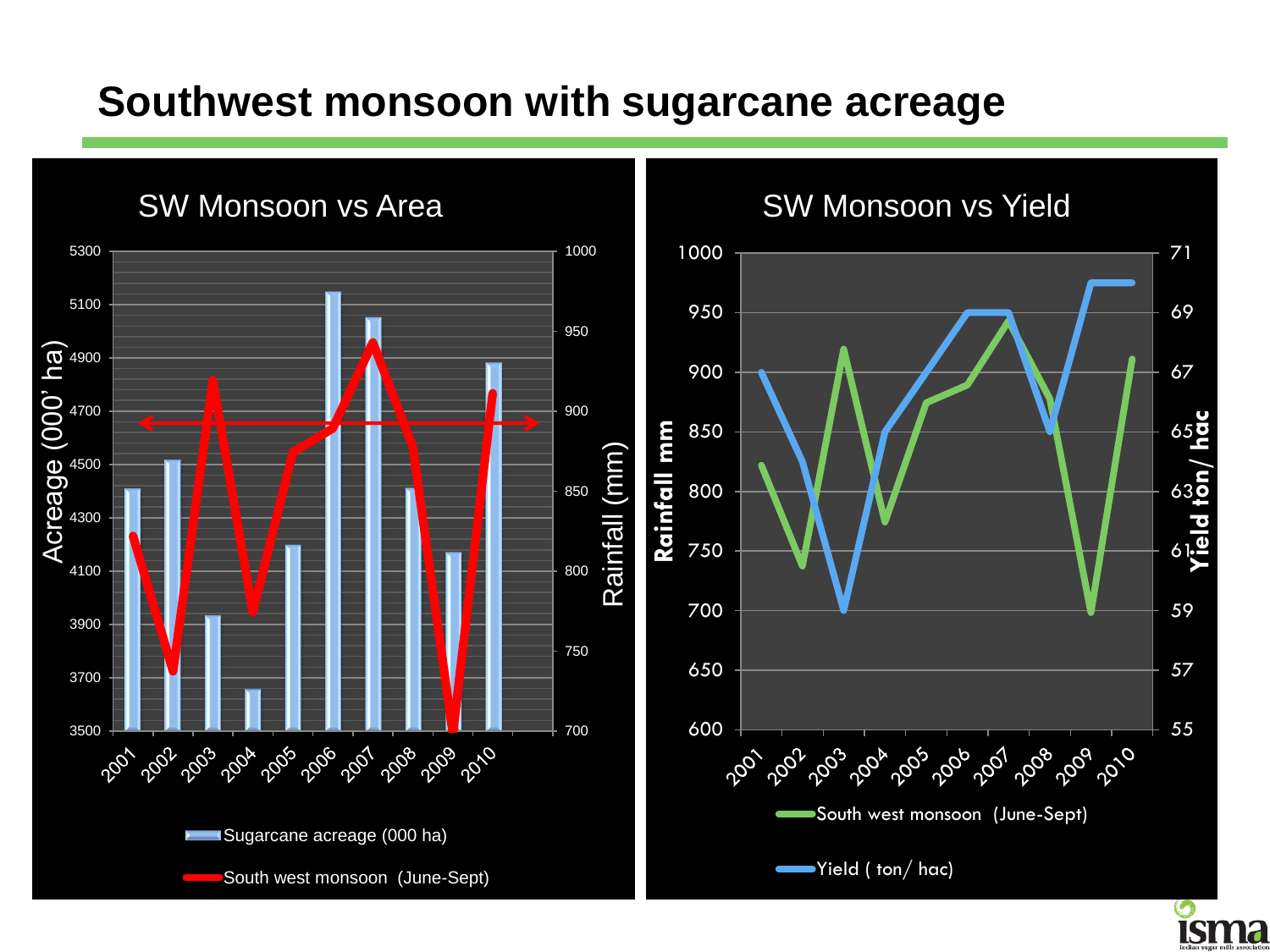### **Maharashtra & UP Rainfall & Cane acreage**

**Maharashtra**





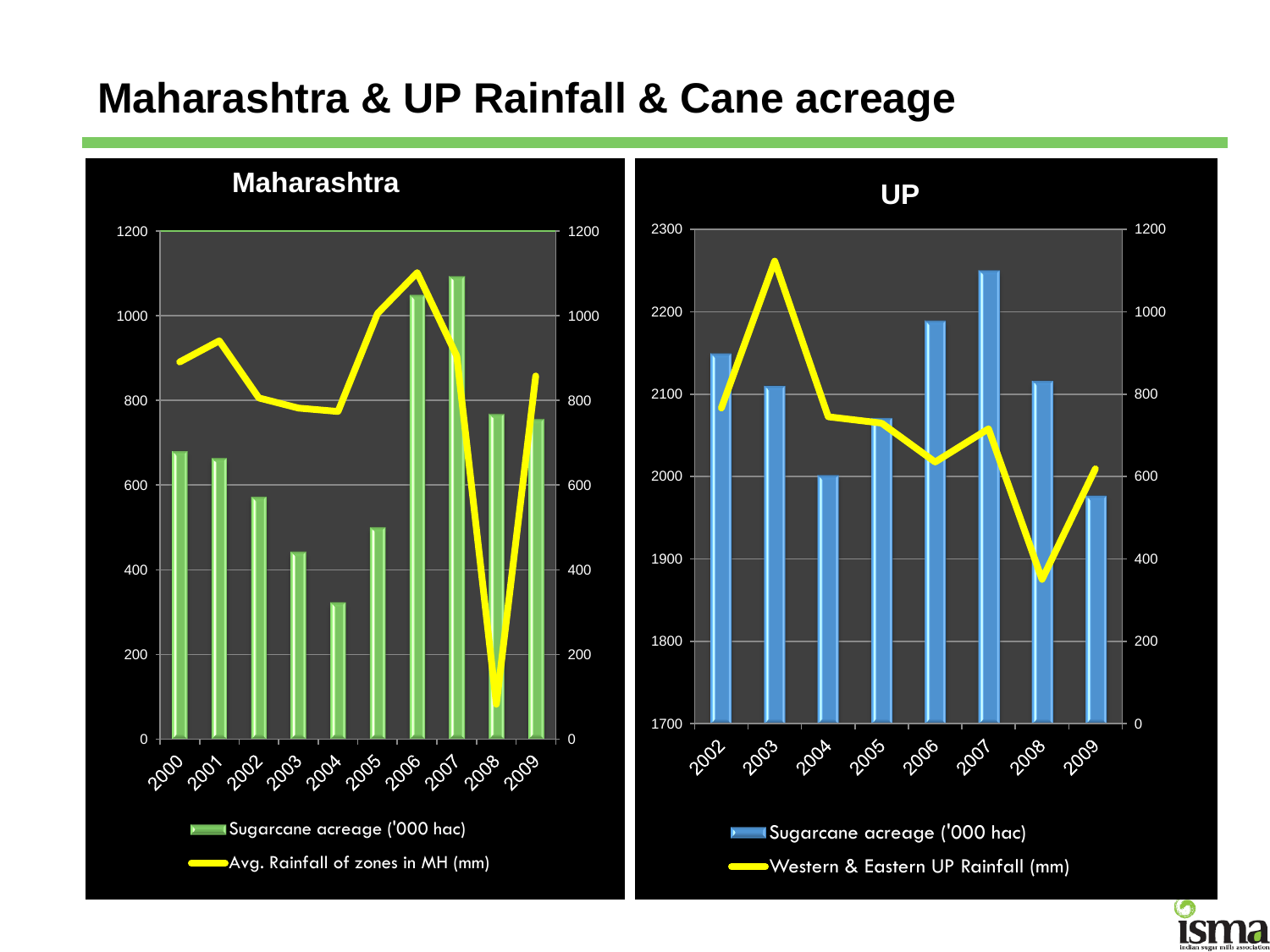### **Is sugarcane a water guzzler?**

Comparison of crop rotation basis for a year on per hectare of land:-

| <b>Sub Tropical</b>          | Average irrigation water requirement (mm) |           |  |  |
|------------------------------|-------------------------------------------|-----------|--|--|
| <b>Crop sequence</b>         | <b>UP</b><br><b>Bihar</b>                 |           |  |  |
| <b>Sugarcane (sole crop)</b> | 850-1000<br>700-800                       |           |  |  |
| Paddy + Paddy                | 3200-3500                                 | 3100-3300 |  |  |
| Paddy +Wheat                 | 930-1000<br>2200-2400                     |           |  |  |

| <b>Tropical</b>      | Average irrigation water requirement (mm)                   |      |      |  |  |  |
|----------------------|-------------------------------------------------------------|------|------|--|--|--|
| <b>Crop sequence</b> | <b>Maharashtra</b><br><b>Tamil Nadu</b><br><b>Karnataka</b> |      |      |  |  |  |
| <b>Sugarcane</b>     | 1550<br>2800<br>1400                                        |      |      |  |  |  |
| Banana               | 3000                                                        | 2800 | 3100 |  |  |  |
| Paddy+ Turmeric      | 1920<br>2220<br>$\blacksquare$                              |      |      |  |  |  |

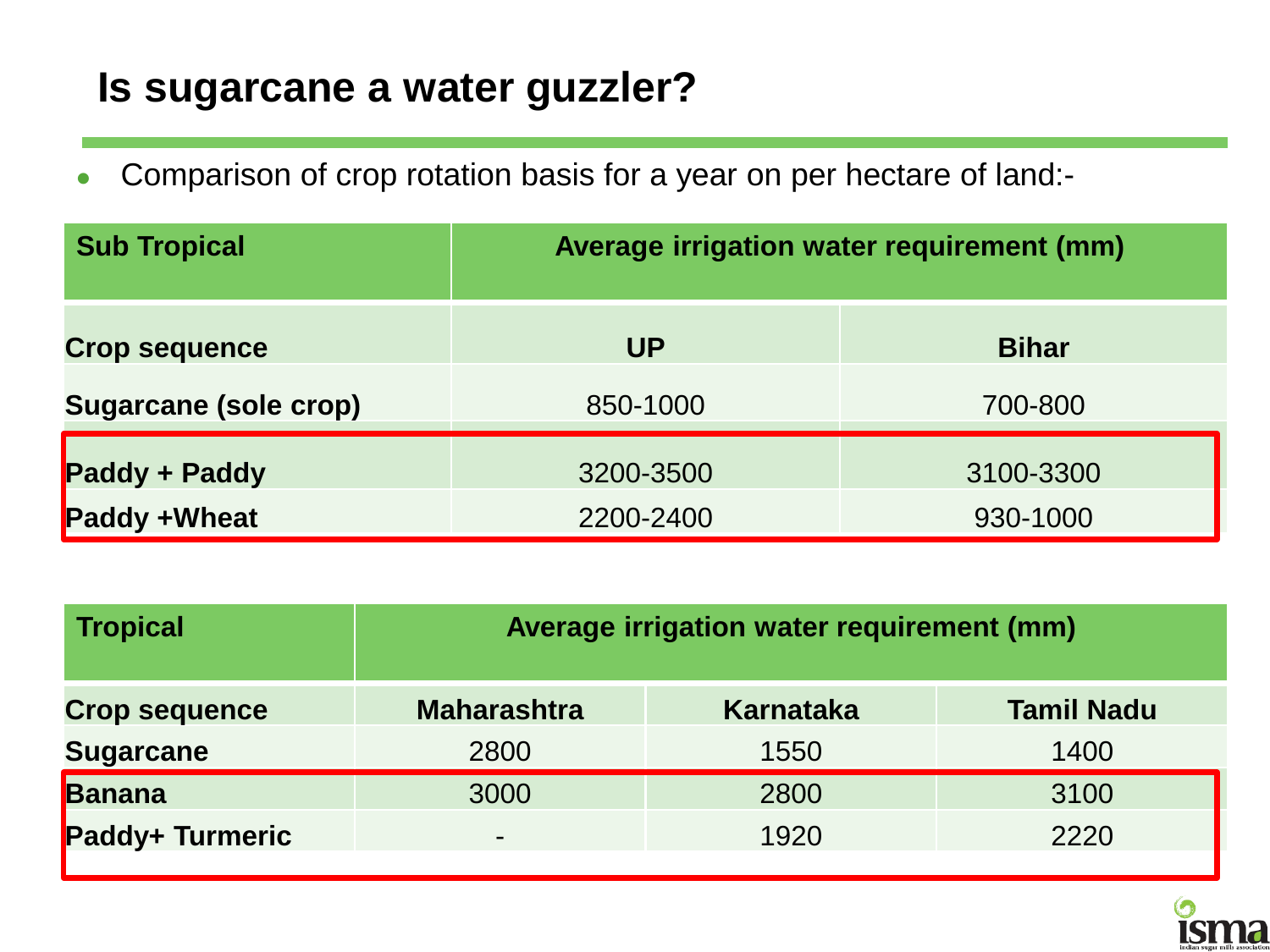### **Water requirement for Production of 1kg sugar**

| <b>S.NO.</b>   | <b>Parameter</b>                                                                    | <b>Maharashtra</b> | <b>Uttar Pradesh</b> |
|----------------|-------------------------------------------------------------------------------------|--------------------|----------------------|
| 1.             | Land Productivity (qtl./hac)                                                        | 800.97             | 595.83               |
| 2.             | Average Recovery Rate (%)                                                           | 11.32              | 9.16                 |
| 3.             | Average no. of irrigation per hac                                                   | 25.00              | 7.60                 |
| 4.             | Average height of water (in cms.) per irrigation                                    | 7.50               | 7.50                 |
| 5.             | Average water required (in lac liters) for one irrigation<br>of 1 cm height per hac | 1.00               | 1.00                 |
| $\vert 6.$     | Average water requirement (lac liters) per hac for<br>entire sugar season           | 187.50             | 57.00                |
|                |                                                                                     |                    |                      |
| 7 <sub>1</sub> | Production of sugar (qtl./hac)                                                      | 90.67              | 54.58                |
| 8.             | Water requirement for production of one quintal of<br>sugar (lac litres)            | 2.07               | 1.04                 |
| 9.             | Water requirement for production of one kg of sugar<br>(litres)                     | 2068               | 1044                 |

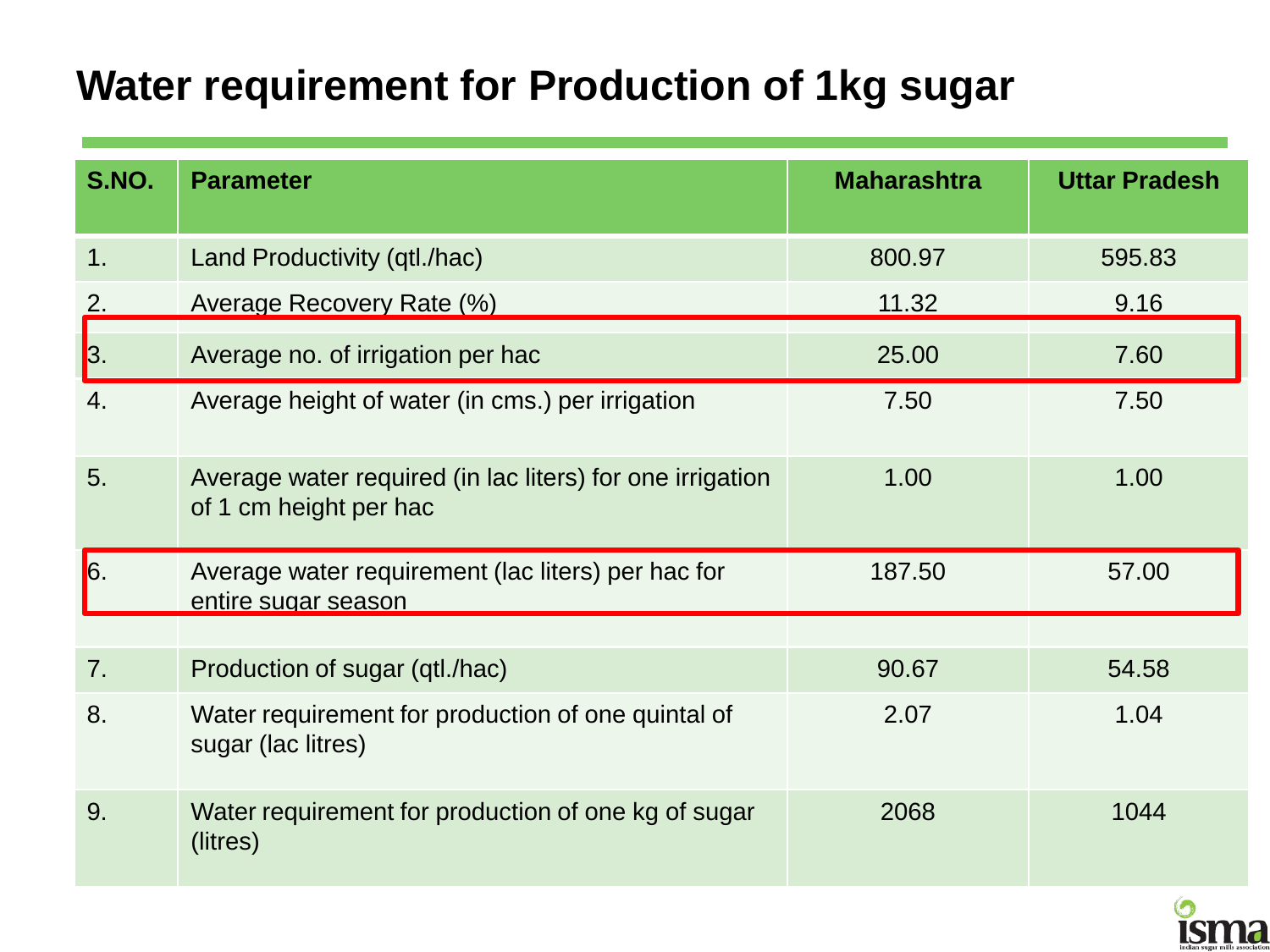### **Water Productivity in Maharashtra / UP**

| <b>Season/Variety</b>                                    | <b>Irrigation</b><br><b>Requirement (in</b><br>terms of lac<br>litres) per hac. | <b>Recovery</b><br>Rate (%) | <b>Crop</b><br>duration<br>(months) | <b>Water Productivity per</b><br>lac lit of water after<br>adjusting for recovery<br>rate & crop duration |
|----------------------------------------------------------|---------------------------------------------------------------------------------|-----------------------------|-------------------------------------|-----------------------------------------------------------------------------------------------------------|
| <b>Maharashtra</b>                                       |                                                                                 |                             |                                     |                                                                                                           |
| <b>Adsali</b>                                            | 243.75                                                                          | 12.30                       | 17.00                               | 6.61                                                                                                      |
| <b>Pre-seasonal</b>                                      | 206.25                                                                          | 12.00                       | 14.50                               | 5.72                                                                                                      |
| <b>Suru</b>                                              | 168.75                                                                          | 11.45                       | 12.00                               | 5.19                                                                                                      |
| <b>Ratoon</b>                                            | 168.75                                                                          | 10.50                       | 11.00                               | 4.42                                                                                                      |
| <b>Total/ weighted average</b>                           | 187.50                                                                          | 11.32                       | 12.85                               | 5.18                                                                                                      |
| <b>Uttar Pradesh</b>                                     |                                                                                 |                             |                                     |                                                                                                           |
| <b>Plantation</b>                                        | 60.00                                                                           | 9.50                        | 10.00                               | 11.33                                                                                                     |
| <b>Ratoon</b>                                            | 52.50                                                                           | 8.65                        | 9.00                                | 9.65                                                                                                      |
| <b>Total/ weighted average</b>                           | 57.00                                                                           | 9.16                        | 9.60                                | 10.66                                                                                                     |
| <b>Efficiency gap in UP w.r.t.</b><br><b>Maharashtra</b> |                                                                                 |                             |                                     | $-105.74$                                                                                                 |

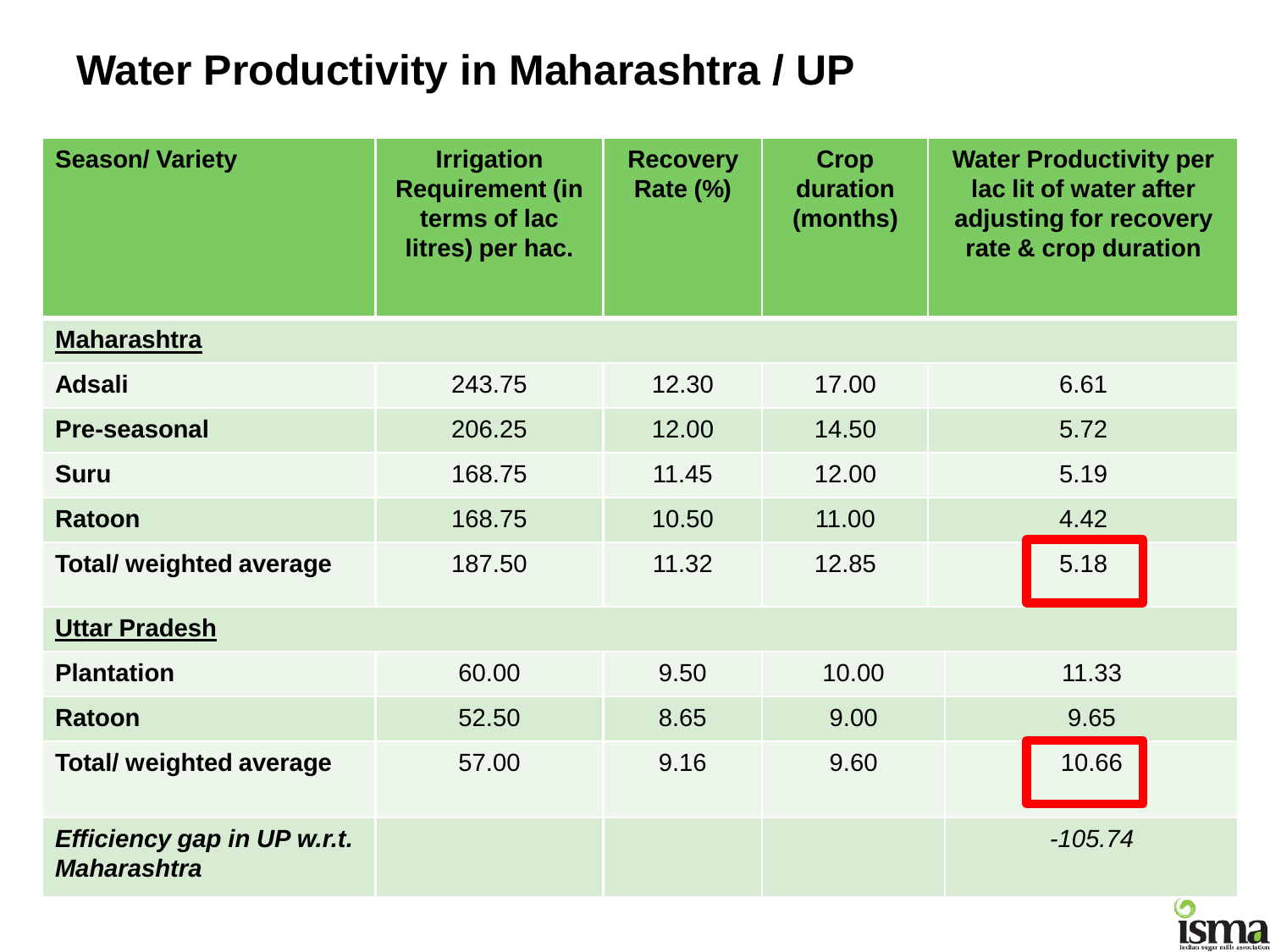

### **PART - II** How to cope with the water situation in sugarcane?

- Sustainable sugarcane productivity under depleting water resources
- Comparative performance of sugarcane in different irrigation method
- Penetration level of Micro irrigation in India

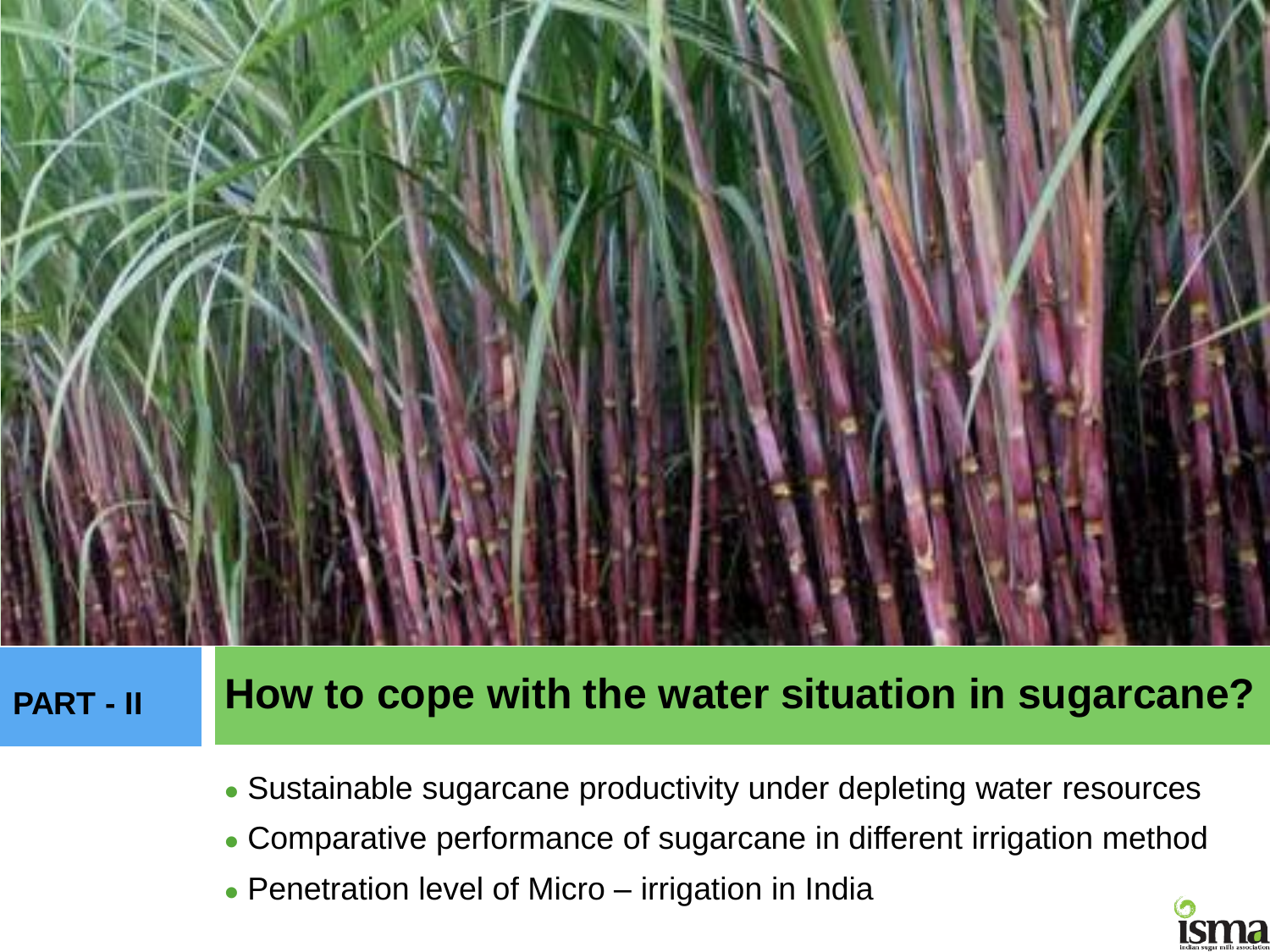### **Sustain productivity under depleting water resources**

Methods of irrigation economizing water:

a) skip furrow | b) micro – irrigation / drip irrigation

- Preventing water loss as evaporation from soil surface-trash mulching.
- Applying irrigation at critical stages of growth.
- Cultivation of less water-requiring/drought tolerant varieties.
- **Laser leveling of the field.**

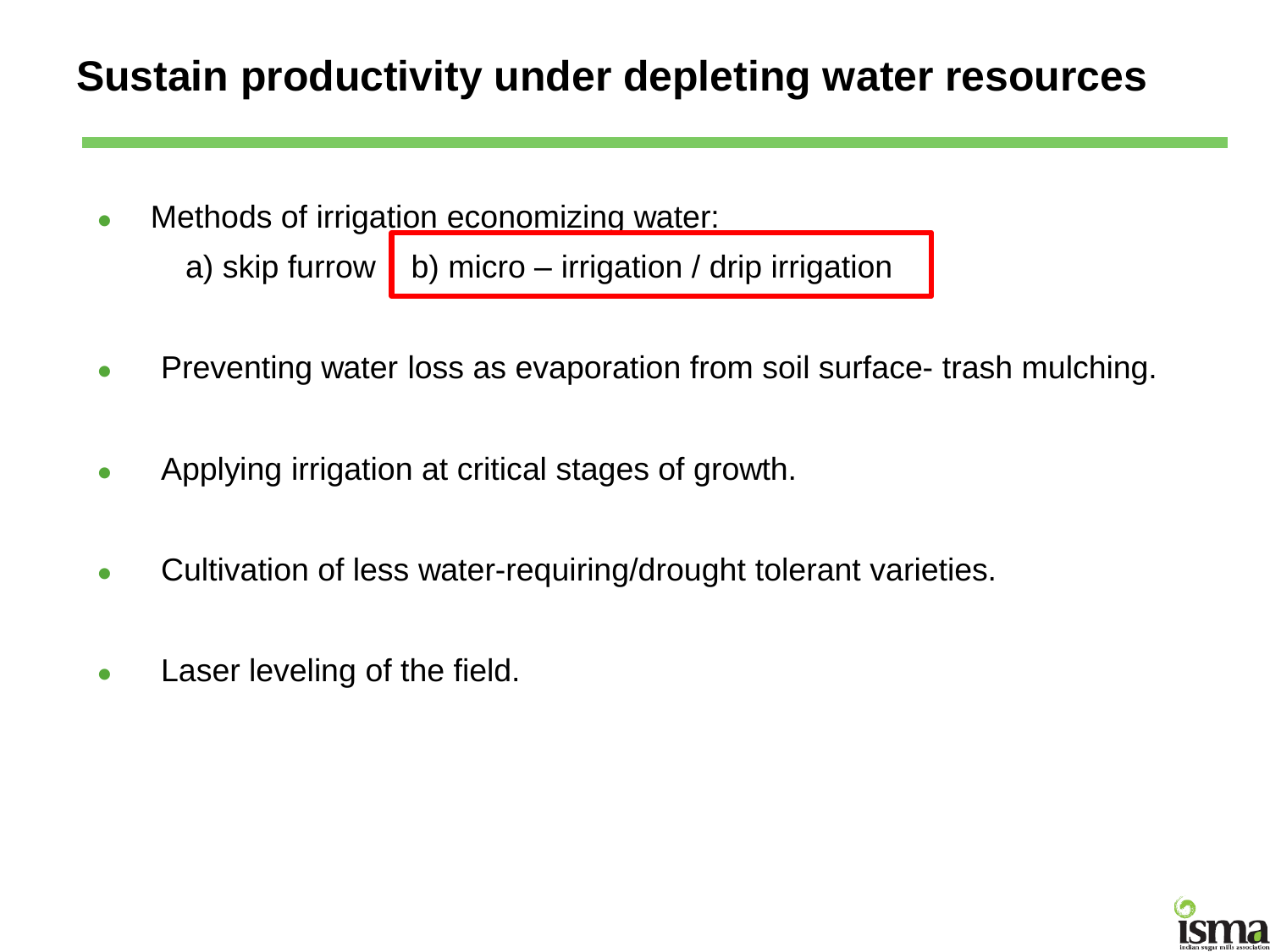### **Some Field Results…….**

### **Comparative performance FIM & DIM**

| <b>Particulars (Case from</b><br>Maharashtra | <b>Flood irrigation</b><br>method (FIM) | <b>Drip irrigation</b><br>method (DIM) | Saving over<br><b>FIM (%)</b> |  |
|----------------------------------------------|-----------------------------------------|----------------------------------------|-------------------------------|--|
| Water consumption(mm/hac)                    | 1800 - 2000                             | $900 - 950$                            | $\sim 50 - 60 \%$             |  |
| Cane yield (ton/hac)                         | 128                                     | 170                                    | ~1.33                         |  |

### **Economics of some agronomic measures on sugarcane production (plant cane)**

|                             | <b>Demonstrated agronomic measure</b> |           |             |           |
|-----------------------------|---------------------------------------|-----------|-------------|-----------|
| <b>Parameter</b>            | <b>Farmers'</b><br>practice           | <b>TM</b> | <b>ICGS</b> | <b>SF</b> |
| Cost of Production (Rs/ ha) | 56721.0                               | 43034.0   | 58790.0     | 54831.0   |
| Cane yield (t/ha)           | 65.7                                  | 75.9      | 82.8        | 82.8      |
| Gross return (Rs/ha)        | 91980.0                               | 106288.00 | 115920.0    | 115920.20 |
| Net return (Rs/ha)          | 35259.0                               | 63254.0   | 57130.0     | 61089.0   |
| Benefit: cost ratio         | 1.62                                  | 2.47      | 1.97        | 2.11      |

*TM – Trash mulching; ICGS – Irrigation at critical growth stages; SF – Skip furrow Source: Anon*

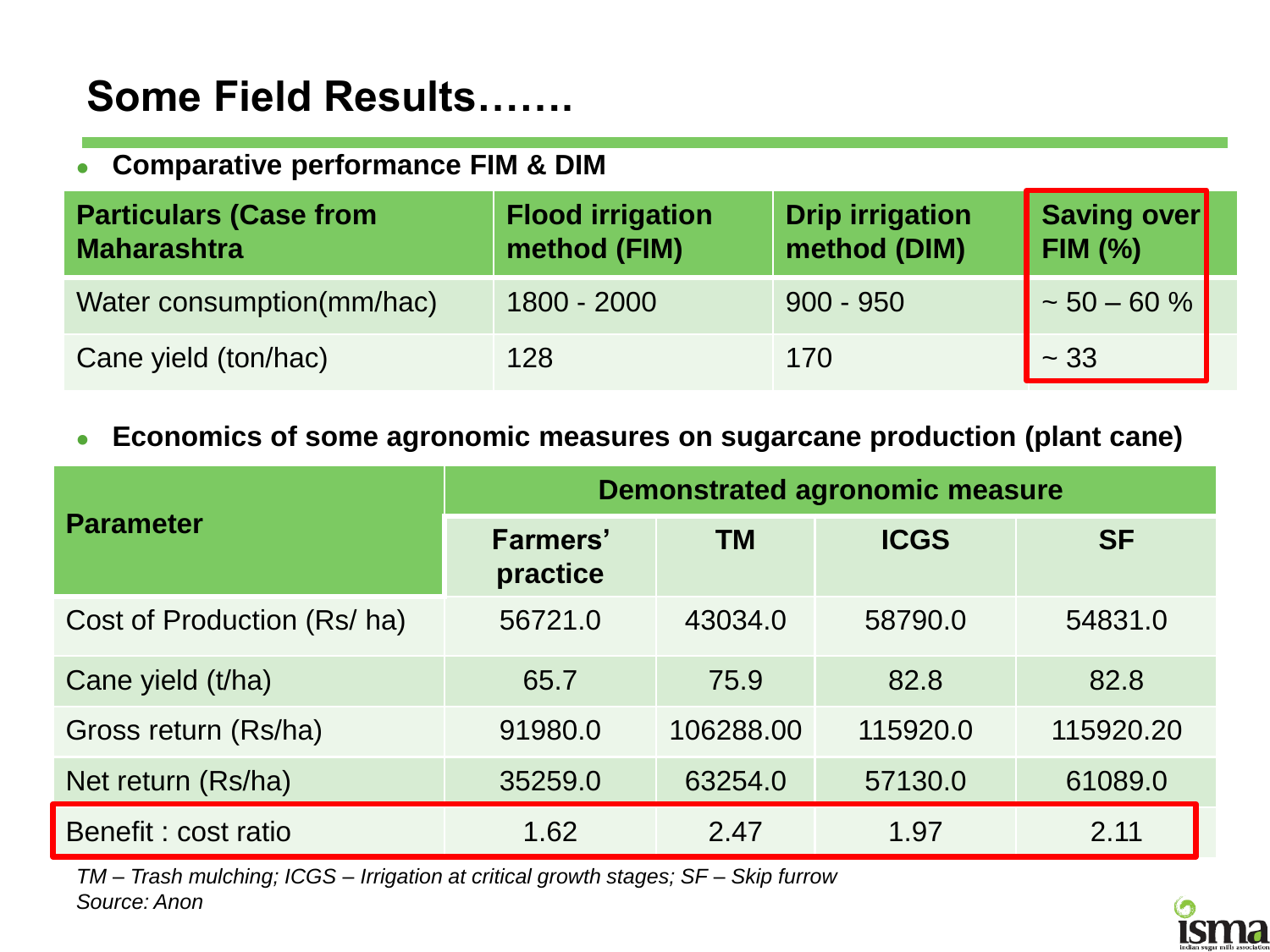### **Penetration of Drip Irrigation**



In India, potential area under sugarcane suitable for drip irrigation has been identified as 2.50 m ha ……………

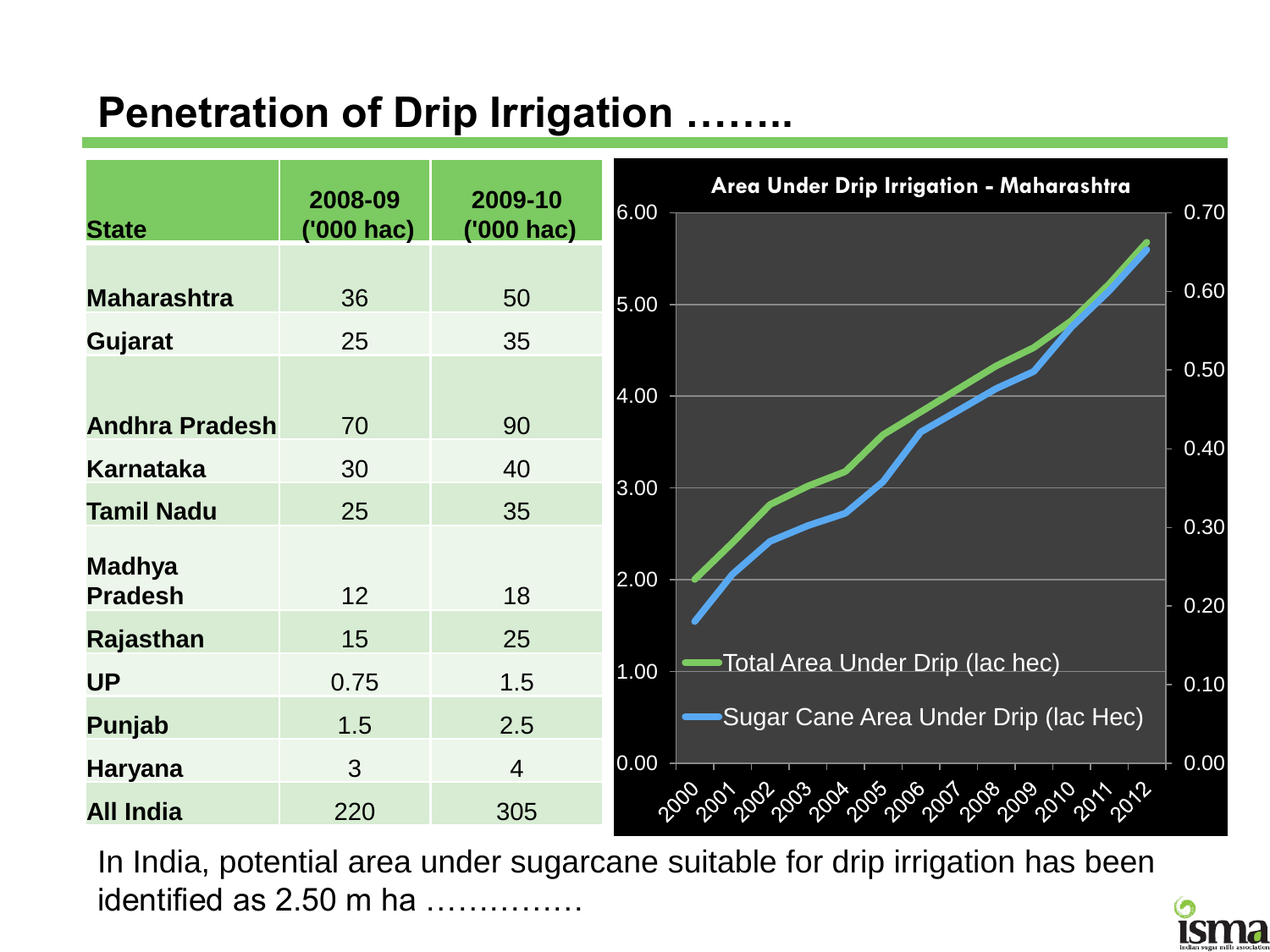

### **PART - III** DRIVERS, CHALLENGES & BENEFITS OF MICROIRRIGATION

- Drivers & Challenges.
- Benefits of Micro Irrigation System in Sugarcane

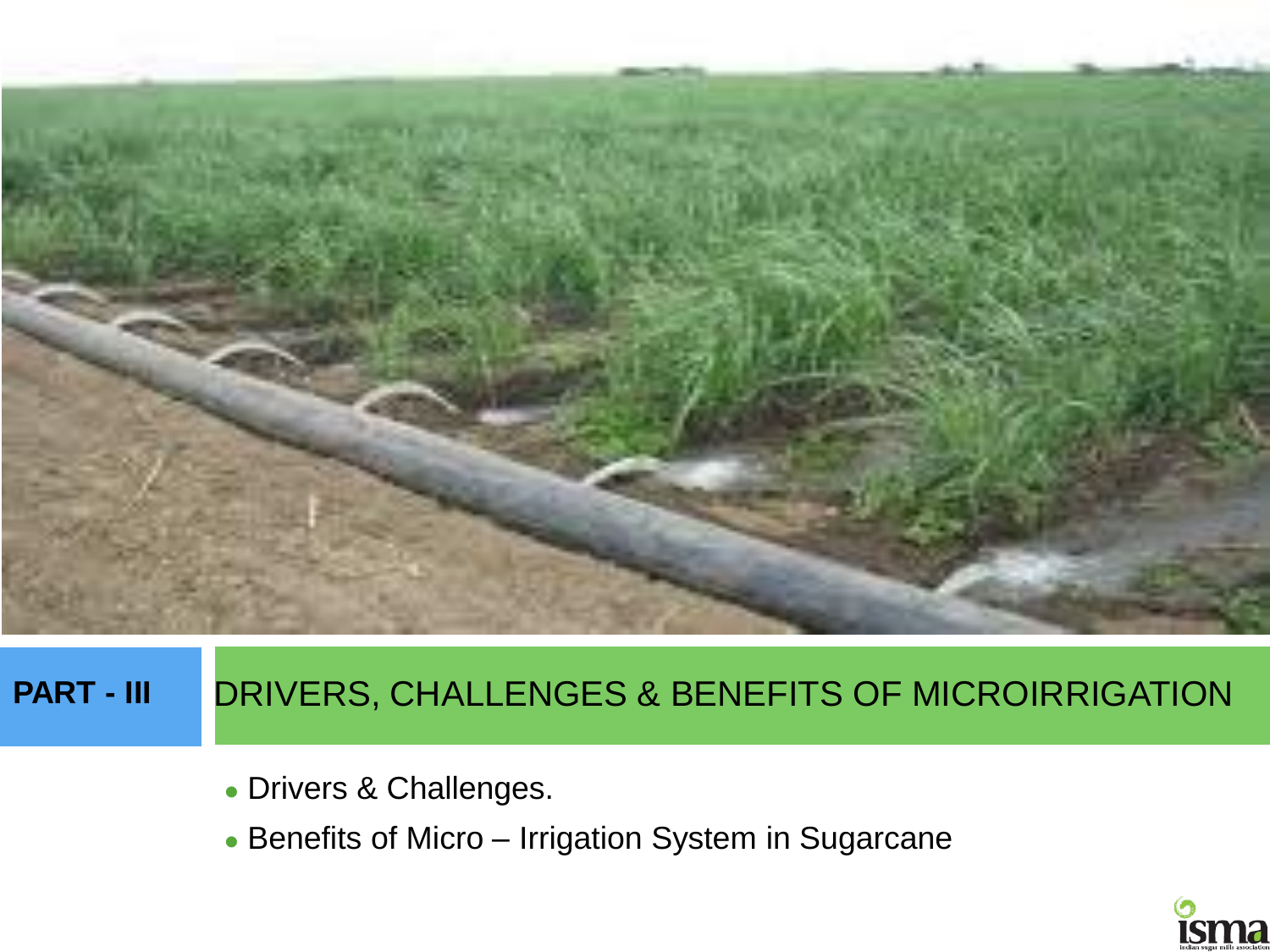## **Drivers & Challenges of Micro Irrigation…..**

### **Drivers**

- Scarcity of water
- **Increasing the demand**
- Greater emphasis on yield increase
- **Timely requirement of water**
- Monsoon disparity
- **Efficiency in Fertilizer use**
- **More emphasis on cultural practices**
- Reduce weed growth.
- Water distribution in field

### **Challenges**

- High initial cost.
- Maintenance is high.
- Interfere in harvesting.

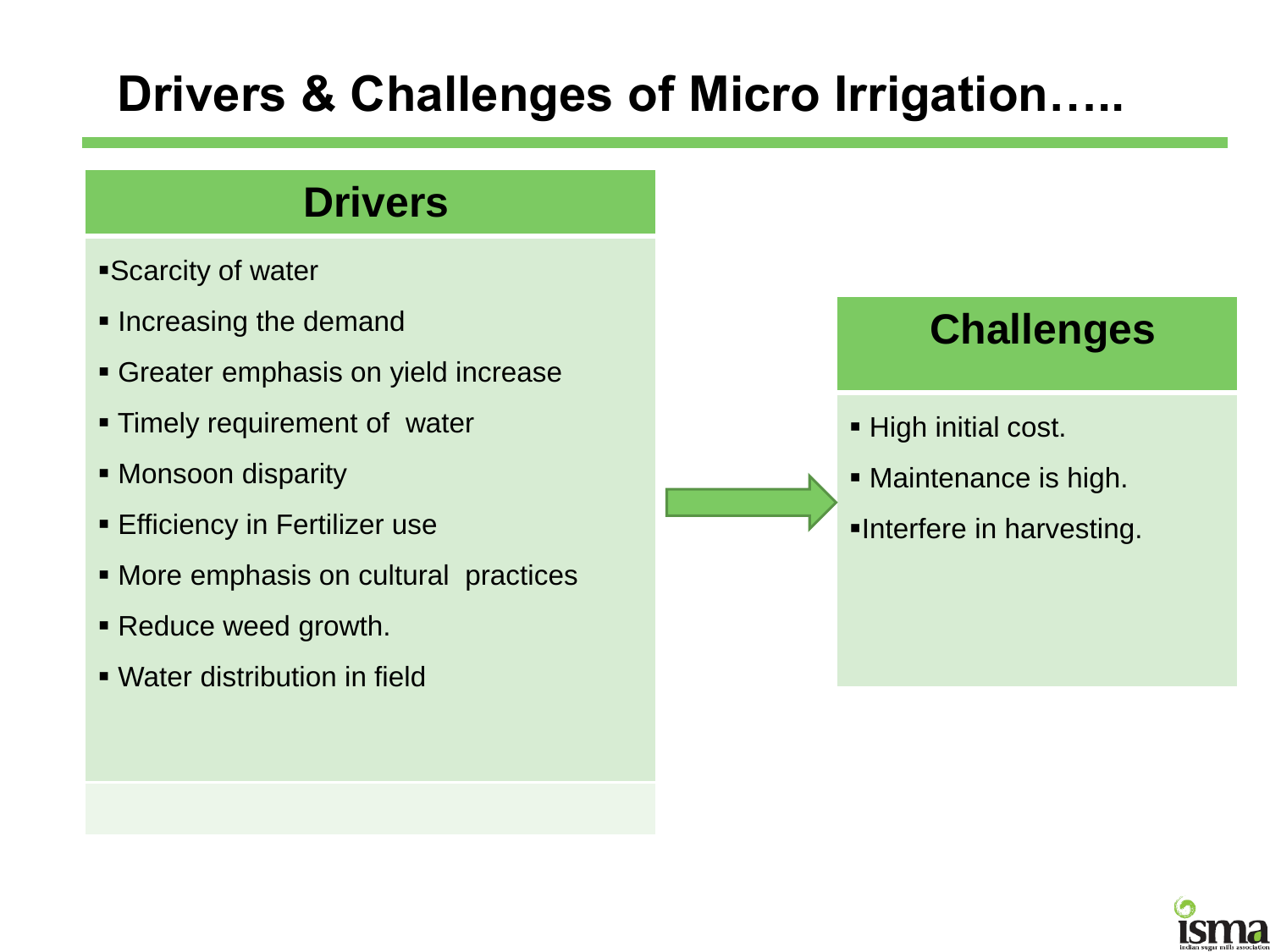### **Benefits of Micro – Irrigation System in Sugarcane**

- Water saving of 50% 60% by using drip irrigation over FIM
- 30%- 35% of fertilizer can be saved by fertigation
- Sugarcane yield increase by 30% -35% & also reduces the 25% Nitrogen intake
- Easily irrigate the undulated Topography
- Concentration of salt in the root zone reduced by regular application of water by drip
- Weed germination can be reduce 50% & reducing the risk of disease
- Mulching in sugarcane field with drip installed, can save 30% to 40% additional water.